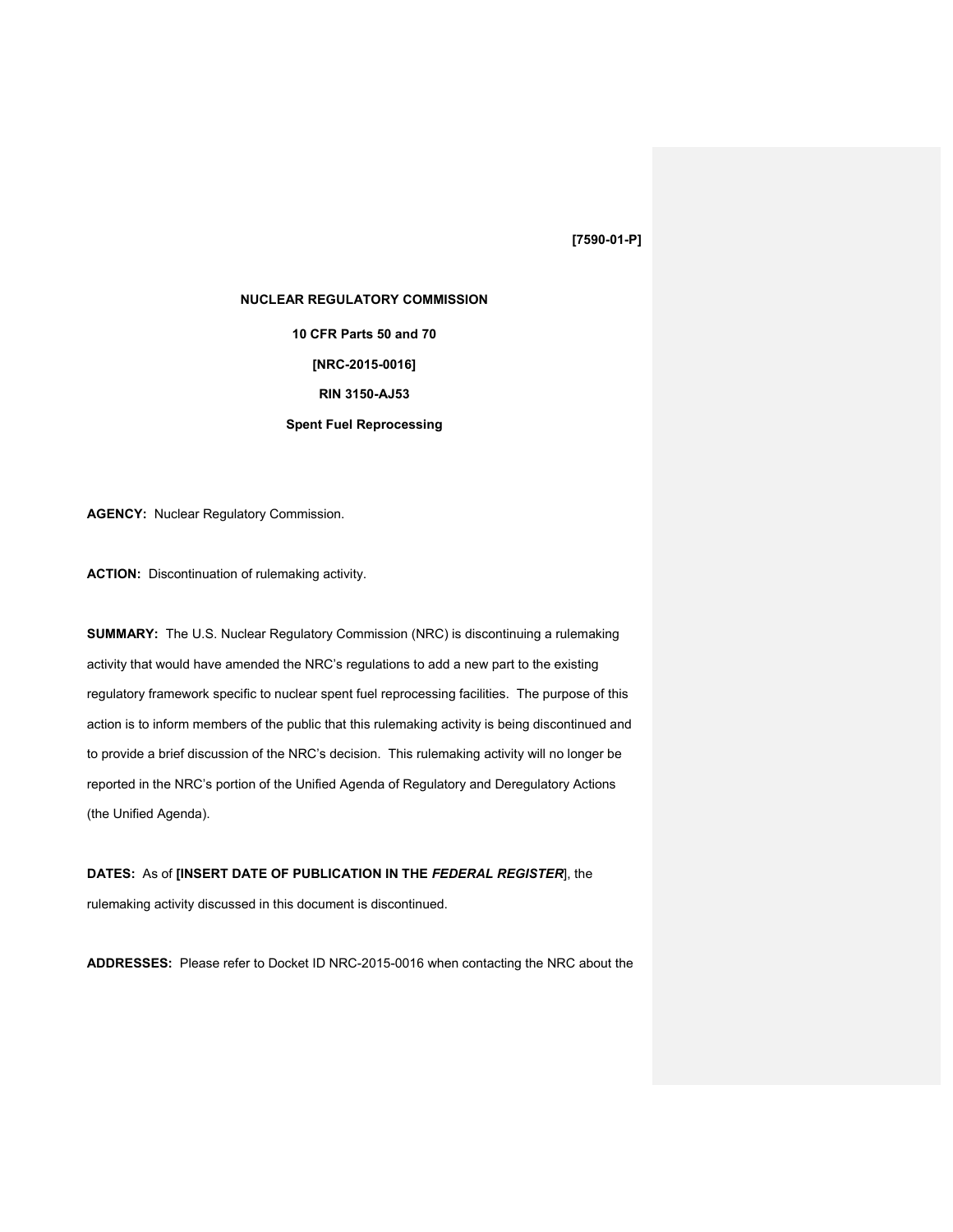availability of information for this action. You may obtain publicly-available information related to this action by any of the following methods:

• **Federal Rulemaking Web Site:** Go to https://www.regulations.gov and search for Docket ID NRC-2015-0016. Address questions about NRC dockets to Dawn Forder; telephone: 301-415-3407; e-mail: Dawn.Forder@nrc.gov. For technical questions, contact the individual listed in the FOR FURTHER INFORMATION CONTACT section of this document.

• **NRC's Agencywide Documents Access and Management System (ADAMS):** You may obtain publicly-available documents online in the ADAMS Public Documents collection at https://www.nrc.gov/reading-rm/adams.html. To begin the search, select "Begin Web-based ADAMS Search." For problems with ADAMS, please contact the NRC's Public Document Room (PDR) reference staff at 1-800-397-4209, 301-415-4737, or by e-mail to pdr.resource@nrc.gov. For the convenience of the reader, instructions about obtaining materials referenced in this document are provided in the "Availability of Documents" section.

**FOR FURTHER INFORMATION CONTACT:** Jonathan Marcano, Office of Nuclear Material Safety and Safeguards, telephone: 301-415-6731; e-mail: Jonathan.Marcano@nrc.gov; U.S. Nuclear Regulatory Commission, Washington, DC 20555-0001.

### **SUPPLEMENTARY INFORMATION:**

#### **I. Background**

Industry interest was the primary impetus for the NRC to update the regulatory framework for reprocessing light-water reactor spent fuel. In Staff Requirements Memorandum (SRM)-SECY- 13- 0093, "Staff Requirements—SECY-13-0093—Reprocessing Regulatory Framework—Status and Next Steps," the Commission approved the NRC staff's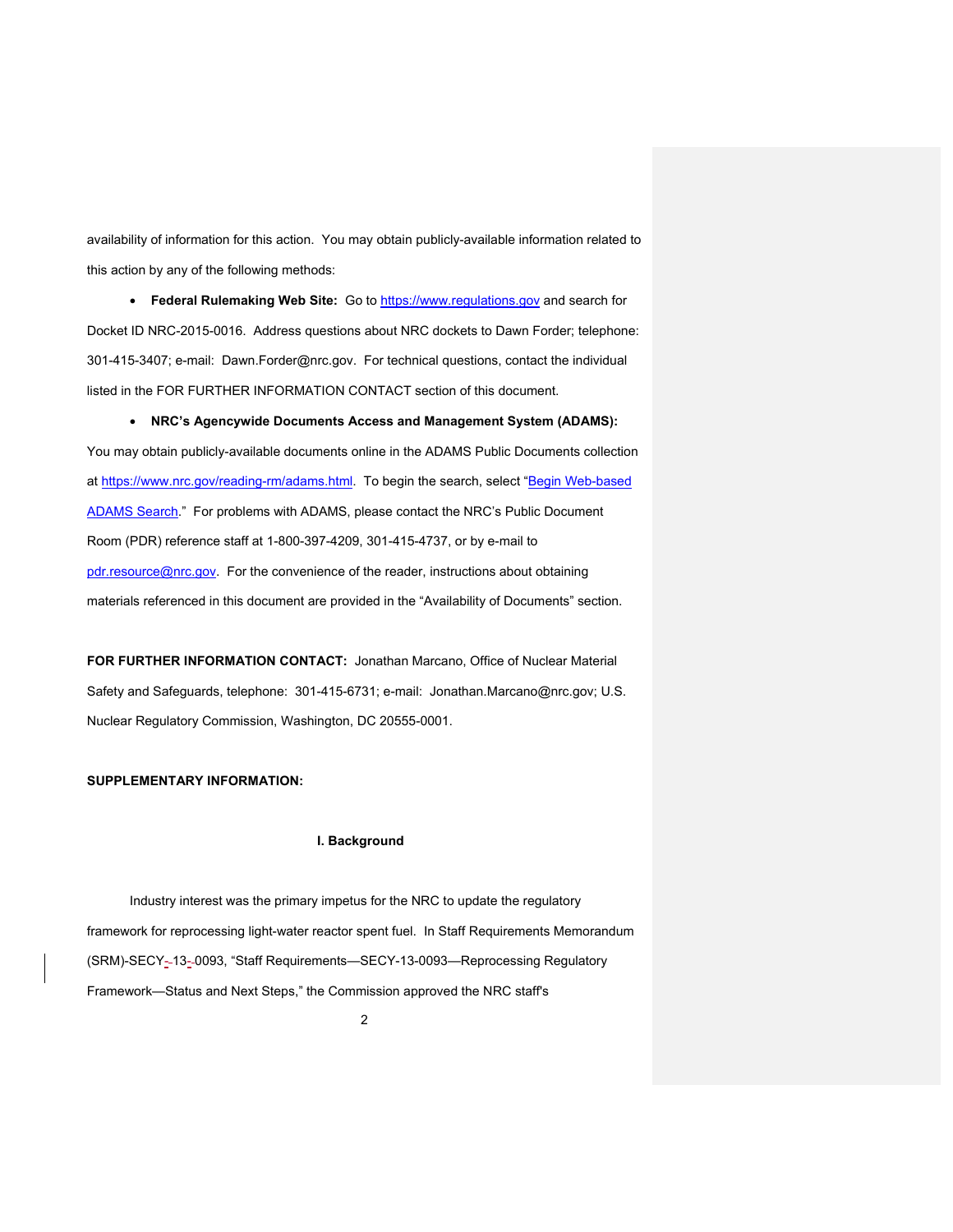recommendation to develop a reprocessing-specific rule. It directed the staff's "continued development of the regulatory framework should be limited in scope—for the time being—to the resolution of Gap 5, 'Safety and Risk Assessment Methodologies and Considerations for a Reprocessing Facility.'" Gap 5 was focused on the development of analytical methods for the quantitative assessment of risks associated with reprocessing facility accidents to inform the basis for the development of regulatory requirements and regulatory guidance.

Based on the level of industry interest and the Commission's direction, fFrom 2013 to 2016 the staff focused its efforts on assessing the quantitative risk associated with reprocessing facility accidents (i.e., Gap 5). In 2016, the staff found that industry interest in constructing and operating a commercial light-water reactor spent fuel reprocessing facility had declined. As a result, in 2016, the NRC temporarily stopped suspended work on the spent fuel reprocessing regulatory framework because of other, higher priorities related to spent fuel storage and transportation, as well as budgetary constraints.

#### **II. Discussion**

To inform its decision making, the NRC reached out to interested-stakeholders to determine the degree of stakeholder interest in constructing, operating, and licensing a spent fuel reprocessing facility. Specifically, the NRC held a Category 3 public meeting on March 4, 2020; participating stakeholders included the Nuclear Energy Institute (NEI), the U.S. Department of Energy (DOE), the Union of Concerned Scientists (UCS), industry representatives, environmental groups, and private citizens. NEI and industry representatives voiced their support for continuing the rulemaking primarily on the basis of a need for a clear and stable regulatory framework for reprocessing and to support advanced reactor licensing. However, no industry stakeholders indicated that they plan to submit an application to the NRC for a reprocessing facility in the foreseeable future. Other stakeholders, such as UCS and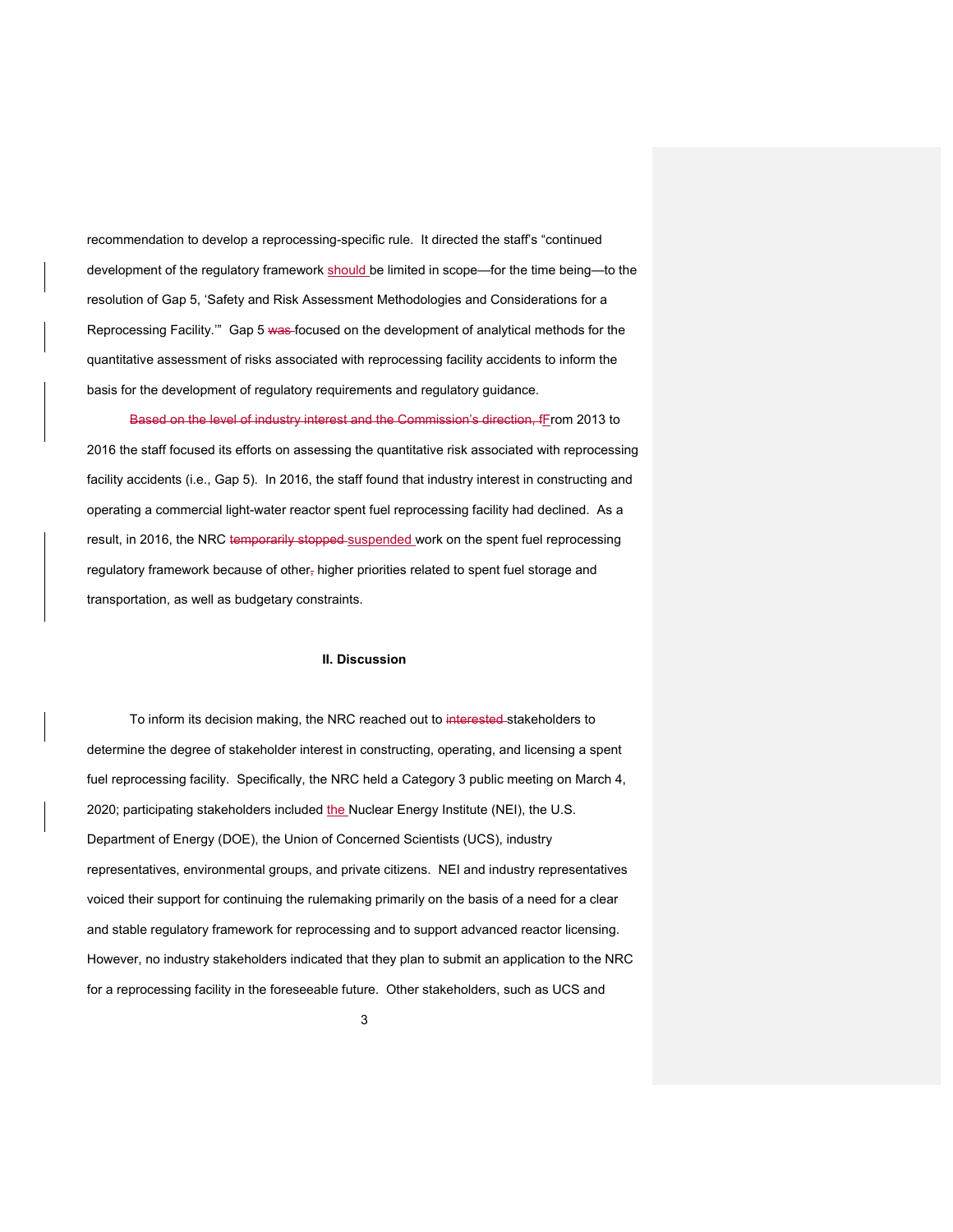members of the public, indicated they do not support the continuation of the rulemaking because of proliferation and other concerns.

In May 2020, after the public meeting, NEI and the American Nuclear Society (ANS) sent letters to the NRC with further feedback on the need for rulemaking. NEI stated that developers with advanced reactor designs that may eventually source their fuel from the spent fuel of other reactors are generally not planning to do so in the near future. NEI encouraged the NRC to assess the technologies for advanced reactors before making any decisions on the reprocessing rulemaking. It also suggested that the NRC should not charge existing facilities with fees for work on a reprocessing rule. ANS encouraged the NRC to continue with the rulemaking and stated, which is consistent with the ANS policy position that recycling (i.e., the combination of reprocessing and fuel fabrication) may significantly enhance uranium resource utilization by reclaiming a larger fraction of the unused energy in used fuel, which could minimize the volume and toxicity of radioactive waste requiring disposal in a geologic repository. The ANS also stated that the lack of an efficient, technically robust, and technology-inclusive regulatory foundation for reprocessing and recycling is a barrier to innovation in advanced reactor designs.

The NRC also engaged organizations and vendors in the advanced reactor community to assess their interest in and specific needs for reprocessing, such as the use of fuel recovered from the existing spent fuel feedstock. Based on these interactions, the NRC concluded that, in addition to using fresh fuel obtained from enrichment and fabrication, some advanced reactor designs have the capability to eventually source their fuel from the spent fuel of other reactors, but there was limited interest in pursuing reprocessing activities in the near future (within 10 to 20 years).

The NRC also engaged staff from DOE's Office of Nuclear Energy to exchange information regarding developments in reprocessing efforts and technologies, particularly in reprocessing of spent fuel for advanced reactors. Current DOE efforts in the area of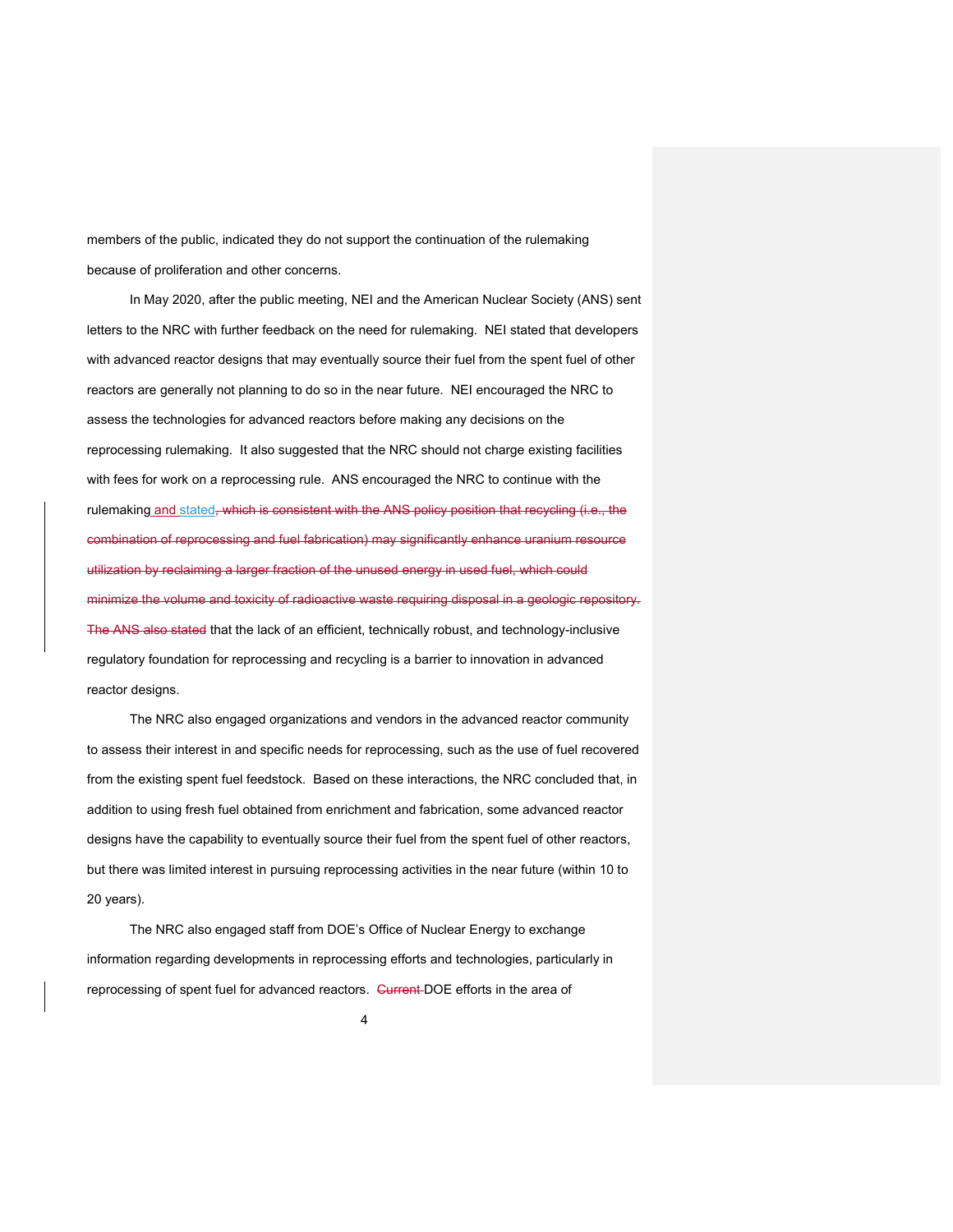reprocessing are aimed at providing a limited near-term supply of high-assay low-enriched uranium (HALEU) for initial advanced reactor designs. These DOE reprocessing initiatives do not require NRC licensing. The NRC is supporting other commercial initiatives involving HALEU fuel. However,  $t$ The NRC is not aware of any other DOE initiatives to reprocess light water reactor spent fuel (i.e., light water reactor fuel) or potential commercial efforts to reprocess spent HALEU fuel for reuse in advanced reactors.

In the event that the NRC receives an application for a commercial reprocessing facility, the NRC could use its existing regulatory framework under 10 CFR Part 50, "Domestic Licensing of Production and Utilization Facilities" for any near-term licensing needs, because a reprocessing facility is a type of production facility as defined in 10 CFR 50.2, "Definitions." Should an applicant submit such an application, there would likely be a need for exemptions from certain 10 CFR Part 50 requirements. In such cases, the NRC could leverage knowledge from the gap analysis in SECY-13-0093 in considering any exemptions.

The NRC's decision to discontinue this rulemaking is based on the estimated costs to conduct the rulemaking and the limited interest expressed or expected from industry to build submit an application for any type of facility involving reprocessing technologies in the nearterm. The staff estimates that \$2.5 million would be needed to complete a regulatory basis, develop and issue guidance, and develop a proposed and final rule. Given the estimated costs and the limited interest expressed or expected from potential applicants and advanced reactor designers in building facilities involving reprocessing technologies in the near-term, the staff concludes that a continued rulemaking effort is not currently justified. Therefore, while a rule would provide additional clarity for potential applicants, the NRC concludes that it is not warranted cost-justified at this time.

**III. Availability of Documents**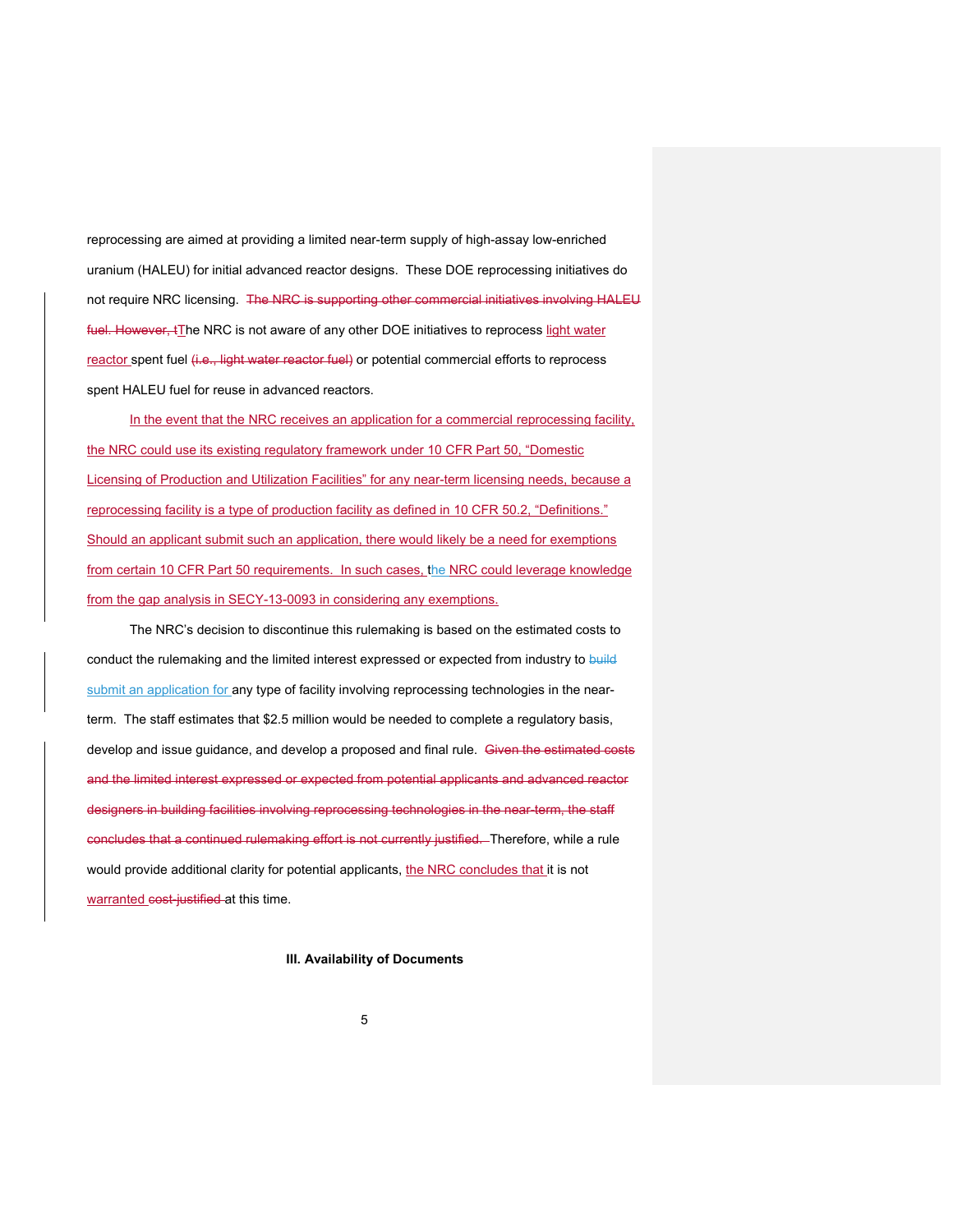The documents identified in the following table are available to interested persons in the

ADAMS Public Documents collection.

| <b>DOCUMENT</b>                                                                                                              | <b>ADAMS ACCESSION NO.</b> |
|------------------------------------------------------------------------------------------------------------------------------|----------------------------|
| SRM-SECY-13-0093, "Reprocessing Regulatory<br>Framework - Status and Next Steps," dated<br>November 4, 2013.                 | ML13308A403                |
| Summary of March 4, 2020 Public Meeting to<br>Discuss Status of Spent Fuel Reprocessing<br>Rulemaking, dated March 16, 2020. | ML20077K146                |
| SRM-SECY-15-0129, "Commission Involvement<br>in Early Stages of Rulemaking," dated<br>February 3, 2016.                      | ML16034A441                |
| E-mail and Letter from RMcCullum: NEI<br><b>Comments on Spent Fuel Reprocessing</b><br>Rulemaking, dated May 28, 2020.       | ML20154K554                |
| E-mail and Letter from JStarkey: ANS Comments<br>on Spent Fuel Reprocessing Rulemaking, dated<br>May 28, 2020.               | ML20154K530                |
| SECY-21-0026XX-XXXX, "Discontinuation of<br>Rulemaking - Spent Fuel Reprocessing," dated<br>March 5, 2021 Month XX, XXXX.    | ML20301A387                |

**Formatted:** Not Highlight

## **IV. Conclusion**

The NRC is no longer pursuing rulemaking for spent fuel reprocessing facilities for the reasons discussed in this document. In the next edition of the Unified Agenda, the NRC will update the entry for this rulemaking activity and reference this document to indicate that the rulemaking activity is no longer being pursued. This rulemaking activity will appear in the completed actions section of that edition of the Unified Agenda but will not appear in future editions. If the NRC decides to pursue similar or related rulemaking activities in the future, it will inform the public through new rulemaking entries in the Unified Agenda.